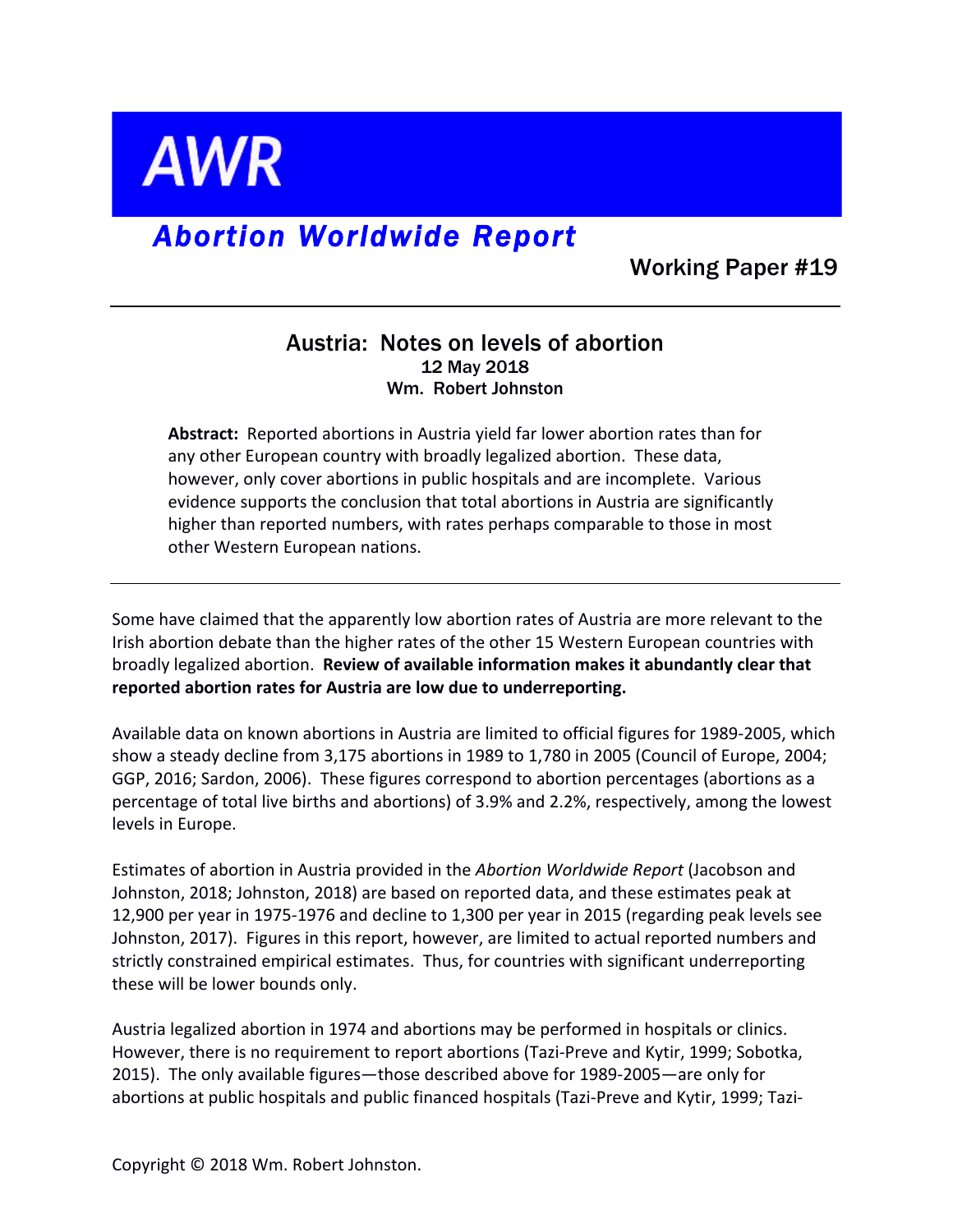Preve and Rolof, 2002; IPPF, 2009). Data from Marie Stopes International suggests large numbers of unreported private abortions: their Austria clinic claims to have "averted" 791 "unintended pregnancies" in 2017 (MSI, 2018), for a single clinic amounting to nearly half of the last official report of nationwide hospital abortions.

Two published surveys suggest that abortion rates in Austria are consistent with other Western European countries. A 1995-1996 survey of 1,366 women found that 6.7% of respondents would "certainly" abort an "unintentional" pregnancy (Tazi-Preve and Rolof, 2002). This is 2.4 times higher than the reported abortion percentage, and of ten countries surveyed with broad access to abortion, Austria had the highest such ratio. A survey reported in 2016 of 3,019 women found that "the abortion rate in Austria is on European average (9.7 per 1000 women between 15 and 44 per year) and the abortion-birth-quotient is rather high in comparison with other European states" (Wallner, 2015). Although such limited surveys tend to be misleading with regard to estimating nation-wide abortion rates, in this case they tend to affirm that the officially reported data are incomplete.

The Guttmacher Institute and World Health Organization have concluded that abortions are significantly underreported in Austria. Sedgh et al. (2007) stated, "Official estimates for Austria and Greece represent a negligible proportion of all abortions and are not included." Sedgh et al. (2012) assumed that Austria has an abortion rate of 10 per 1,000 women aged 15-44, comparable to what they estimate for most of Western and Southern Europe. If correct (and we note issues with assumptions in this study), this would imply 16,800 abortions in 2012, or an abortion percentage of 17.5%.

The International Planned Parenthood Federation European Network has gone on record estimating Austria abortions by assuming a similar rate to United Kingdom abortions, yielding an estimate of 19,400 per year in 1980—this being the lowest estimate cited by Tazi-Preve and Kytir (2001). Tazi-Preve and Kytir (1999) estimate 19,000-25,000 per year based on analogy to other Western European countries. Fiala (2015) estimates 30,000-40,000 per year.

Annual abortions in Austria are certainly higher than reported in official figures, likely at least **a factor of two higher.** Some abortion advocates (when not trying to cite Austria as a success story) claim levels ten times higher or more, but there are methodological problems with those claims.

## **References**

 $\overline{\phantom{a}}$  , we can also the contract of  $\overline{\phantom{a}}$ 

- Council of Europe, 2004, "Austria, Table 2: Births, deaths and legal abortions," in *Recent Demographic Developments in Europe: Demographic Yearbook 2003*, on line at COE [http://www.coe.int/t/e/social\_cohesion/population/ATAB2.xls].
- Fiala, Christian, Aug. 2015, "Schwangerschaftsabbruch in Österreich," Abtreibung.at, on line [http://abtreibung.at/wp-content/uploads/2009/04/Abbruch\_in\_Oe\_2015.pdf].
- GGP, 2016, "GGP Contextual Database," *Generations and Gender Programme*, on line [http://www.ggp-i.org/data/ggp-contextual-database].